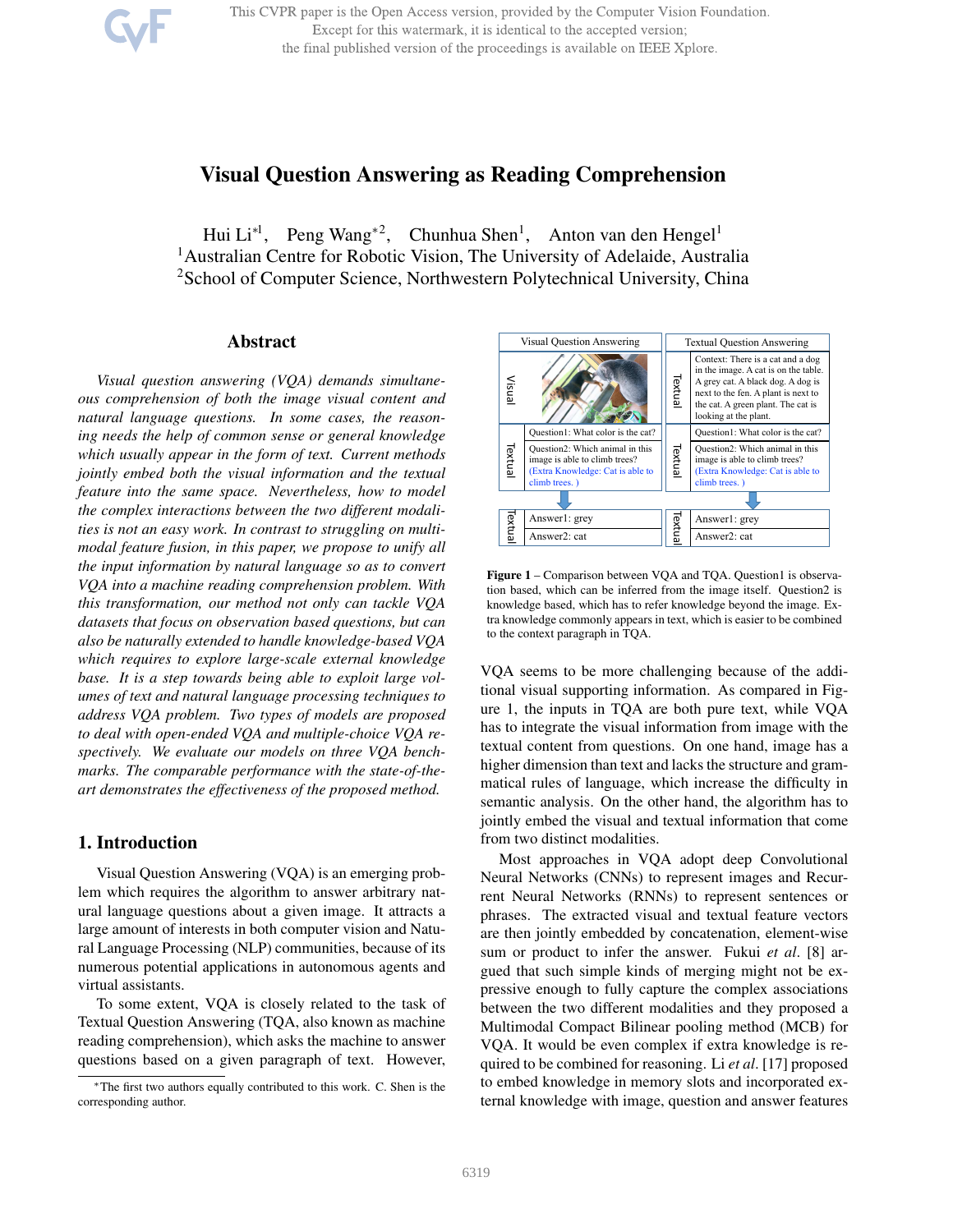by Dynamic Memory Networks (DMN).

In this work, different from exploring the highdimensional and noisy image features to infer the answer, we express the image explicitly by natural language. Compared to image feature, natural language represents a higher level of abstraction and is full of semantic information [26]. Through this transformation, all inputs are transfered into text, which avoids the joint embedding of image and text features into a hidden space. Instead, the multimodal fusion is conducted in text domain, which is better for explicitly preserving semantic information that is the core concern of VQA. In addition, external knowledge that is commonly described by text can be easily integrated into the model. With the attention mechanism used in text domain, the proposed model is able to provide semantic-level (*i.e*., text) supporting facts, and hence make the reasoning process more interpretable.

The main contributions of this work is three-fold:

1) We propose a new thought of solving VQA problem. Instead of integrating feature vectors from different modalities, we represent image content explicitly by natural language and solve VQA as reading comprehension. Thus we can resort to the abundant research results in NLP community to handle VQA problem. Using text and NLP techniques allows convenient access to higher-level information, and enables transfer learning from TQA to VQA models. Text data is more easier to be collected than images. Our method makes it possible to exploit large volumes of text in understanding images, actions, and commands.

2) Two types of VQA models are proposed to address the open-end VQA and the multiple-choice VQA respectively. Based on the converted text description and the attention mechanism used in the models, semantic level supporting facts can be retrieved from the context, which makes the answer inferring process human-readable. The proposed models show comparable performance with the state-of-the-art on three different types of VQA datasets, which demonstrates their feasibility and effectiveness.

3) Most VQA methods cannot handle knowledge based VQA or have poor performance because of the complicated knowledge embedding. In contrast, our method can be easily extended to address knowledge based VQA.

## 2. Related Work

#### 2.1. Joint embedding

Current approaches need to integrate features from both image and text, which is a multimodal feature fusion problem. Most existing approaches use simple manners such as vector concatenation [20, 24, 29], element-wise product or sum [1, 9, 34] to jointly embed the visual feature and textual feature. Fukui *et al*. [8] argue that these simple manners are not expressive enough and propose MCB which allows

a multiplicative interaction between all elements of image and text vectors. Nevertheless, it needs to project the image and text features to a higher dimensional space firstly (*e.g*., 16000D for good performance), and then convolves both vectors by element-wise product in Fast Fourier Transform space. Multimodal Low-rank Bilinear pooling (MLB) [13] and Multimodal Factorized Bilinear pooling (MFB) [37] are proposed later. MLB uses Hadamard product to integrate the multimodal features, while MFB expands the multimodal features to a high-dimensional space firstly and then integrates them with Hadamard product. Kim *et al*. [12] present Multimodal Residual Networks (MRN) to learn the multimodality from vision and language information, which inherently adopts shortcuts and joint residual mappings to learn the multimodal interactions, inspired by the outstanding performance of deep residual learning.

It can be observed that how to integrate multimodal features plays a critical role in VQA, which by itself is a challenging problem. In this work, we describe the visual information directly by text which unifies the input information in advance in text domain.

### 2.2. Knowledge-based VQA

There are some researches in NLP community about answering questions incorporating external knowledge using either semantic parsing [3, 33] or information retrieval [4, 5]. They are all based on textual features. It is non-trivial to extend these methods to knowledge based VQA because of the unstructured visual input.

Wu *et al*. [32] propose to combine image representation with extra information extracted from a general knowledge base according to predicted image attributes for VQA. The method makes it possible to answer questions beyond the image, but the extracted knowledge is discrete pieces of text, without structural representations. Ahab [27] uses explicit reasoning over a resource description framework knowledge base to derive the answer. But the method largely depends on the pre-defined templates, which restricts its application. Wang *et al*. [28] introduce the "Factbased VQA (FVQA)" problem and propose a semanticparsing based method for supporting facts retrieval. A matching score is computed to obtain the most relevant support fact and the final answer. This method is vulnerable to misconceptions caused by synonyms and homographs. A learning based approach is then developed in [22] for FVQA, which learns a parametric mapping of facts and question-image pairs to an embedding space that permits to assess their compatibility. Features are concatenated over the image-question-answer-facts tuples. The work in [39] and [17] exploit DMN to incorporate external knowledge.

Our method is more straightforward to deal with the knowledge-based VQA. By representing the image visual information as text, we unify the image-question-answer-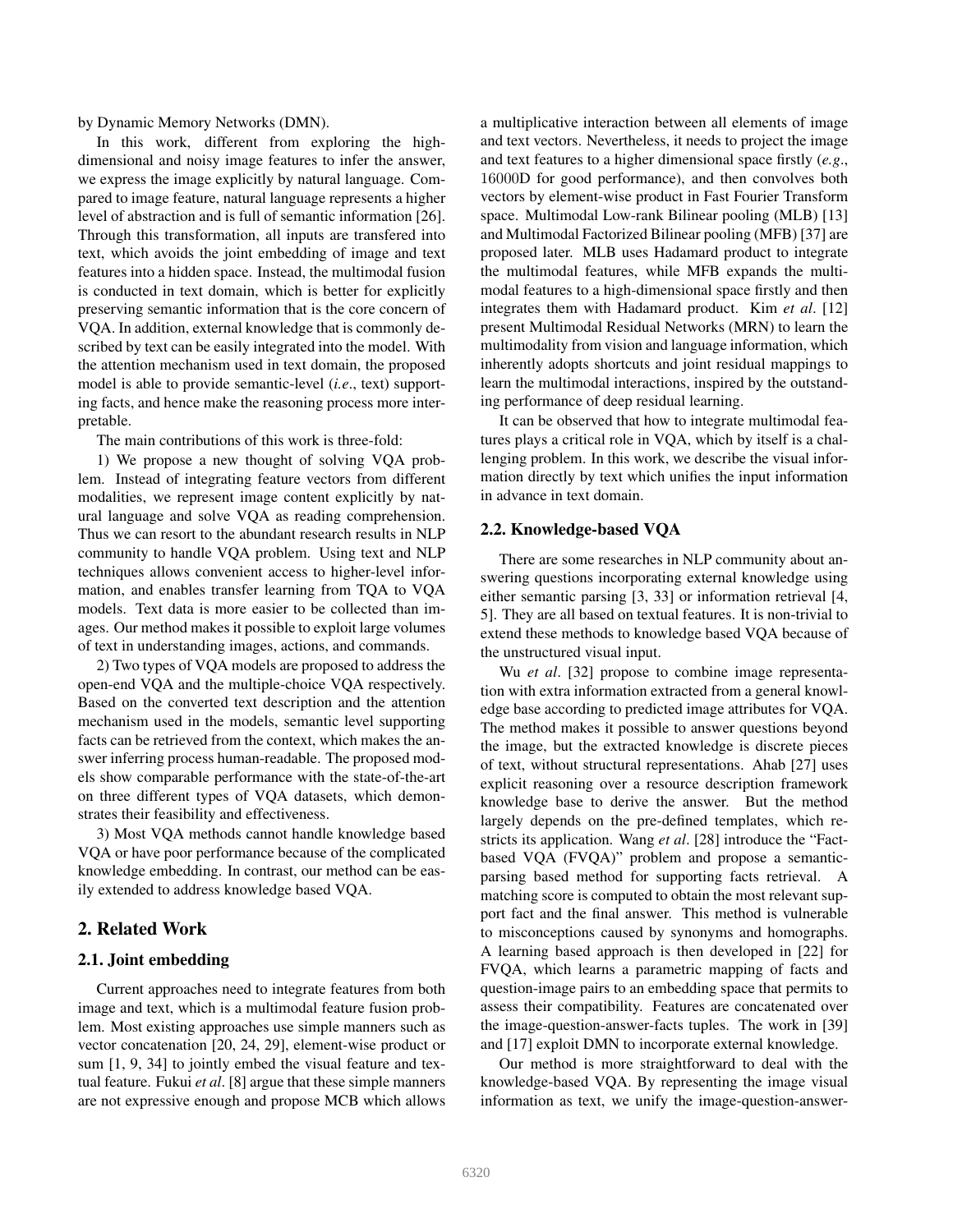

Figure 2 – The structure of encoder block used in QANet, which is shared by embedding encoder and model encoder. The number of convolutional layers varies according to design. Layer normalization and residual connection are adopted between every layer for better performance.

facts tuples into the natural language space, and tackle it using reading comprehension techniques in NLP.

#### 2.3. Textual Question Answering

Textual Question Answering (also known as reading comprehension) aims to answer questions based on given paragraphs. It is a typical cornerstone in the NLP domain, which assesses the ability of algorithms in understanding human language. Significant progress has been made over the past years due to the using of end-to-end neural network models and attention mechanism, such as DMN [16], r-net [30], DrQA [6], QANet [36], and most recently BERT [7]. Many techniques in QA have been inherited in solving VQA problem, such as the attention mechanism, DMN, *etc*. In this work, we try to solve the VQA problem built upon QANet.

### 3. VQA Models

Our method is build upon the newly proposed QANet [36] for TQA problem. In this section, we firstly outline QANet and its modules that will be used in our VQA models. Then we propose two types of models to tackle the open-ended VQA and the multiple-choice VQA separately.

### 3.1. QANet

QANet is a fast and accurate end-to-end model for TQA. It consists of embedding block, embedding encoder, context-query attention block, model encoder and output layer. Instead of using RNNs to process sequential text, its encoder consists exclusively of convolution and selfattention. A context-question attention layer is followed to learn the interactions between them. The resulting features are encoded again, and finally decoded to the position of answer in the context. The details can refer [36].

Input Embedding Block: This module is used to embed each word in the context and question into a vector. For each word, the representation is the concatenation of word embedding and character embedding. A two-layer highway network is applied to obtain the embedding features.

Embedding Encoder Block: It is a stack of convolutional layers, self-attention layers, feed forward layers and normalization layers, as illustrated in Figure 2. Depth-wise separable convolutions are adopted here for better memory and generalization ability. Multi-head attention mechanism is applied which models global interactions.

Context-question Attention Block: It is designed to extract the most related features between the context and the question words. There are context-to-question attention and question-to-context attention constructed in the model. Denote C and Q as the encoded context and question features respectively, where  $C = \{c_1, c_2, ..., c_n\}$  with n words, and  $\mathbf{Q} = \{q_1, q_2, \dots, q_m\}$  with m words. The context-to-question attention is defined as  $\mathbf{A} = \bar{\mathbf{S}} \cdot \mathbf{Q}^T$ , where  $S \in \mathbb{R}^{n \times m}$  is the similarity matrix between each pair of context and question words, and  $\overline{S}$  is the normalization of S by applying *softmax* on each row. "." is matrix product. The question-to-context attention is defined as  $\overrightarrow{B} = \overrightarrow{S} \cdot \overrightarrow{S}^T \cdot \overrightarrow{C}^T$ , where  $\overrightarrow{S}$  is the normalization of S by applying *softmax* on each column. The similarity function is defined as  $f(q, c) = W_0[q, c, q \odot c]$ , where  $\odot$  is the element-wise multiplication of each q and  $c, W_0$  is the weight to be learned.

**Model Encoder Block:** This block takes  $[c, a, c \odot a, c \odot c]$ b] as input, where a and b are a row of the attention matrix A and B respectively. It shares parameters with the embedding encoder block.

Output Layer: The output layer predicts the probability of each position in the context being the start or end locations of the answer, based on the outputs of 3 repetitions of model encoder.

### 3.2. Open-ended VQA model

Questions and answers usually appear in the form of text, which are semantic-level information. It is widely accepted that one of the primary attentions of VQA is to evaluate the semantic-level visual understanding ability of AI systems. Considering that a diverse range of semantic visual information can be described in natural language, in this work, we attempt to convert the image wholly into a descriptive paragraph, so as to preserve as much semantic information as possible for semantic questions. Since all inputs are unified in text domain, our method avoids the challenge task of multimodal feature fusion in hidden space, and can extend to deal with the knowledge-based VQA straightforwardly. The architecture of our proposed model is presented in Figure 3. Besides the basic modules used in QANet, we add another input pre-processing block and modify the output block for the open-ended VQA.

The input pre-processing block may include an image description module or/and external knowledge retrieval module, depending on the task. The image description module aims to represent the image information by a text para-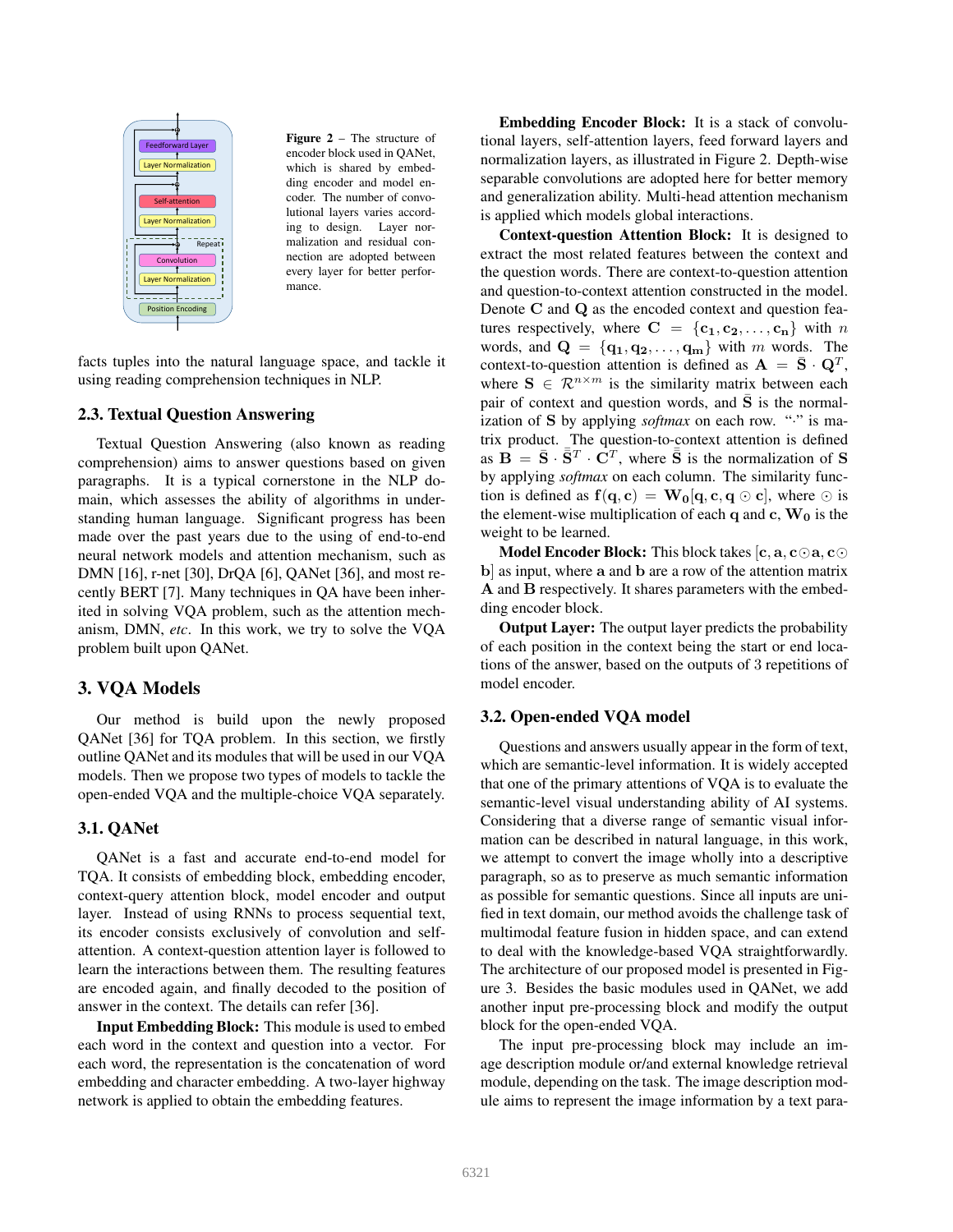

Figure 3 – Open-ended VQA model. By representing image with neural language, we convert VQA as reading comprehension. Extra knowledge can be added naturally into the model because of the same modality.

graph. Dense captions [11] provide a finer level of semantic representation for image content, ranging from the states of a single object (color, shape, action, *etc*.) to the relationships between objects (spatial positions, *etc*.), so we infer that they include most of the supporting visual information required by VQA. It should be note that there is existing work of using semantic labels or concepts for VQA. In [31], the authors use a vocabulary of 256 attributes as image representation, and achieve a significant improvement over CNN image features in VQA. Our work is another manner of using semantic information. Furthermore, the dense caption results are even richer than a few discrete attribute labels, which makes them work well. The generated region captions are combined together as the image description for QANet. Because of the use of self-attention, the model works better for encoding long-term dependency than RNNs that are commonly adopted in VQA.

For VQA that requires auxiliary knowledge beyond the image, a supporting-facts retrieval module is needed. It is demanded to extract related supporting facts from a general large-scale knowledge base but ignore the irrelevant ones. Wang *et al*. [28] proposed to query the knowledge bases according to the estimated query types and visual concepts detected from the image. A keyword matching technique is used to retrieve the ultimate supporting fact as well as the answer. Rather than applying the heuristic matching approach which is vulnerable to homographs and synonyms, here we make use of all the retrieved candidate supporting facts as context. Since both image description and supporting facts are expressed by natural language, they can merge together easily by concatenation. The QANet will then encode the textual information, seek the correlation between context and question, and predict the answer.

The output layer is also task-specific. If the answer is definitely included in the text paragraph, we can continue using the output layer in QANet and predict the start and end positions of answer in the context. However, in some cases, the answer may not explicitly show up in the context. For example, region descriptions generally do not include answers to questions like "When" and "Why". To address this case, we built the output layer as a multi-class classification layer, and predict the probabilities over pre-defined answer classes based on the output features of three model encoders  $M_0, M_1, M_2$ , as shown in Figure 3. It is hoped that the model can learn some clues from region descriptions so as to infer the answer. An average pooling layer is adopted firstly. The resulted feature vectors are then concatenated and projected to an output space with the number of answer classes. The probability of being each class is calculated as  $\mathbf{p} = softmax(\mathbf{W}[\mathbf{v}_0; \mathbf{v}_1; \mathbf{v}_2])$ , where **W** is the parameter to be learned. Cross entropy loss is employed here as the object function to train the model.

#### 3.3. Multiple-choice VQA model

Multiple-choice VQA provides several pre-specified answer choices, besides the image and question. The algorithm is asked to pick the most possible answer from these multiple choices. It can be solved directly by the aforementioned open-ended VQA model by predicting the answer and matching with the provided multiple choices. However, this approach does not take full advantage of the provided information. Inspired by [8, 10], which receive the answer as input as well and show substantial improvement in performance, we propose another model for multiple-choice VQA problem.

As presented in Figure 4, aside from the question and the converted image description, our model also takes a candidate answer choice as input, and calculates the interaction between the candidate answer and context. If the answer is true, the encoded features of  $v_{0a}$  and  $v_{1a}$ are strong correlated with  $v_{0q}$  and  $v_{1q}$ . Otherwise, the features may be independent. A multilayer perceptrons (MLP) is trained on the concatenated features, *i.e*.,  $e = \mathbf{W_2} \max(0, \mathbf{W_1}[\mathbf{v_{0a}}; \mathbf{v_{1a}}; \mathbf{v_{0q}}; \mathbf{v_{1q}}])$ . Dropout with a probability of 0.5 is used after the first layer. The objective is to predict whether the image-question-answer triplet is correct or not. Hence a *sigmoid* function is followed to transform the feature into probability. A binary logistic loss is employed to train the model.

Compared to the open-ended VQA model which selects the top answers as class labels and excludes the rare answers, multiple-choice VQA model encodes the candidate answers directly. Thus it will cover more answer choices.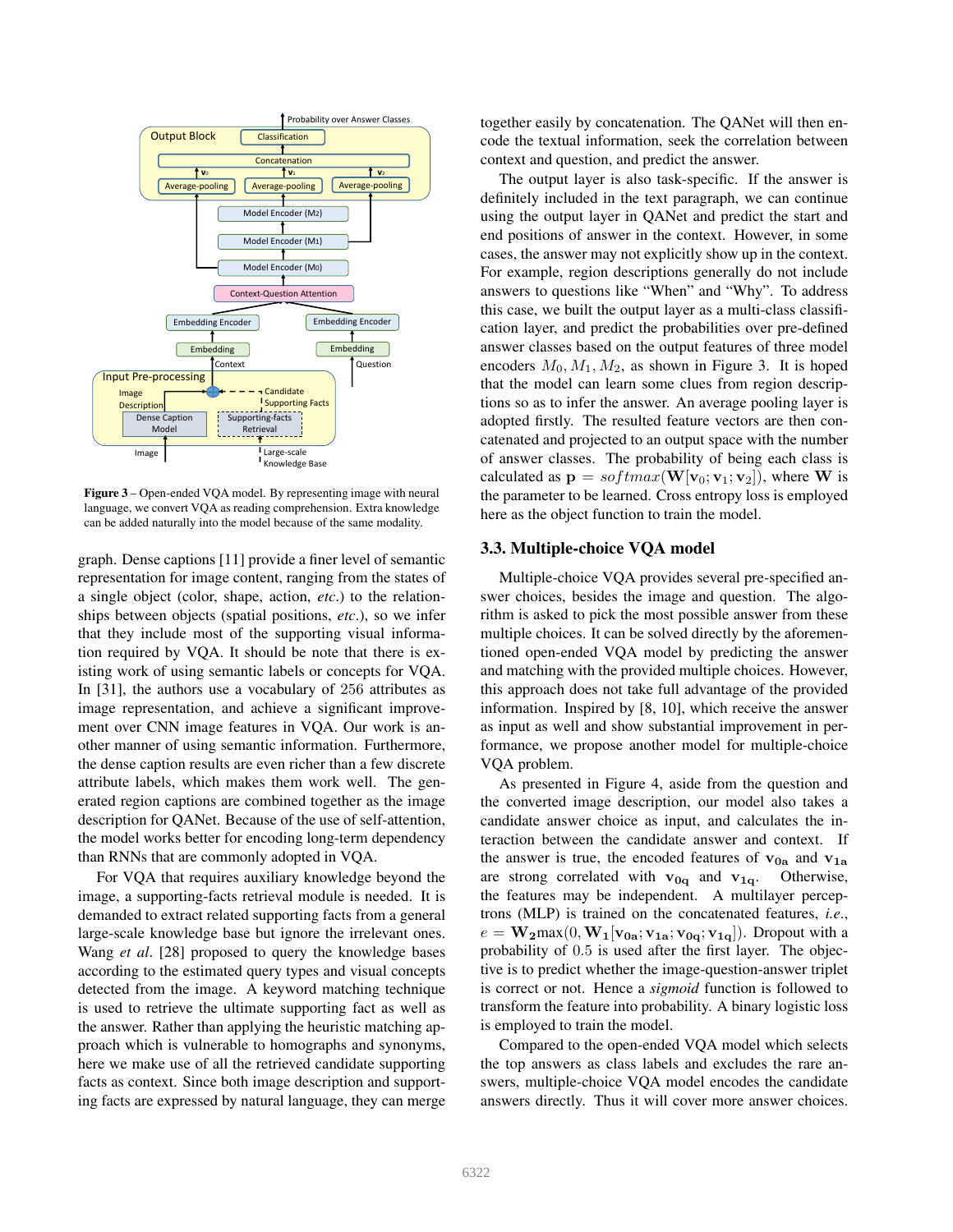

Figure 4 – Multiple-choice VQA model. It takes image-questionanswer triplet as input and encodes both interactions of question and answer with the context.

For similar answer expressions, such as "During the day time", "During daytime", "In the daytime", the model can learn the similarity itself by embedding and encoder, rather than using the heuristic answer normalization. Moreover, it avoids the chance of regarding them as different classes and learning to distinguish them from the training data.

## 4. Experiments

In this section, we perform extensive experiments to assess the effectiveness of the proposed approach. All the experiments are conducted on an NVIDIA Titan X GPU with 12 GB memory. The models are implemented in PyTorch.

#### 4.1. Datasets

We evaluate the models on three public available datasets. Each dataset has its own particularity.

FVQA [28] (Fact-based VQA) is a dataset that not only provides image-question-answer triplets, but also collects extra knowledge for each visual concept. A large-scale knowledge base (with about 193, 449 fact sentences) is constructed by extracting the top visual concepts from all the images and querying those concepts from three knowledge bases, including DBPedia [2], ConceptNet [18] and WebChild [25]. FVQA collects 2190 images and 5826 questions. The dataset has 5 train/test splits. Each split has 1100 training images and 1090 test images, providing roughly 2927 and 2899 questions for training and test respectively. The questions are categorized into 32 classes.

Visual Genome [15] is a dataset that has abundant information about image and language. It contains 108, 077 images and 1, 445, 233 Question and Answer (QA) pairs. It also supplies 5.4 Million region descriptions which give a finer level of semantic information about the image and are used as the ground-truth text representation in our experiments. As there is no official training and test split, we random split 54, 039/4038/50, 000 images for training/validation/test as done by [29], which results in 723, 917/53, 494/667, 911 training/validation/test QA pairs. There are 6 types of questions including *what*, *where*, *how*, *when*, *who*, and *why* ("6W").

Visual7W [38] is a subset of Visual Genome, which aims exclusively for VQA. It contains 47, 300 images with 139, 868 QA pairs. Answers in Visual7W are in a multiple choice format, where each question has four answer candidates, with only one correct. Here we evaluate our model on the Telling QA subtask, which also consists of the "6W" questions. The QA pairs have been split into 69, 817/28, 020/42, 031 for training/validation/test.

#### 4.2. Implementation Details

FVQA dataset needs to access external knowledge to answer the given question. We follow the question-toquery(QQ) mapping method proposed in FVQA [28] and use the top-3-QQmapping results to extract candidate supporting facts from the whole knowledge base. The extracted supporting facts contain not only the image information, but also demanded knowledge beyond the image. All the facts are combined together into a paragraph. QANet [36] is followed directly to predict the answer position in the paragraph. We use the default parameters in QANet, and finetune the model from the one that well-trained on general reading comprehension dataset SQuAD [23]. The model is finetuned with a learning rate of 0.001 for 10 epochs and 0.0001 for another 10 epochs on each training split separately, and tested on the corresponding test split.

Visual Genome provides ground-truth region descriptions. Based on these annotations, Justin *et al*. [11] proposed a fully convolutional localization network to jointly generate finer level of regions and captions. Yang *et al*. [35] proposed a model pipeline based on joint inference and visual context fusion, which achieves much better dense caption results. We re-train these models using our training split, and predict dense captions for test images. The top-5000 frequently appeared answers are selected as class labels to train the open-ended VQA model. Considering both the average paragraph length and training speed, we use a paragraph limit of 500 words and 4 attention heads in encoder blocks for fast training. The model is trained from scratch using ADAM optimizer [14] for 30 epochs. The learning rate is set to 0.001 initially, with a decay rate of 0.8 every 3 epochs until 0.0001.

As to Visual7W dataset which has multiple-choice answers provided for each question, we train the multiplechoice VQA model. we randomly sample two negative answers from the multiple choices for each positive example, and shuffle all the image-question-answer triplets to train the model.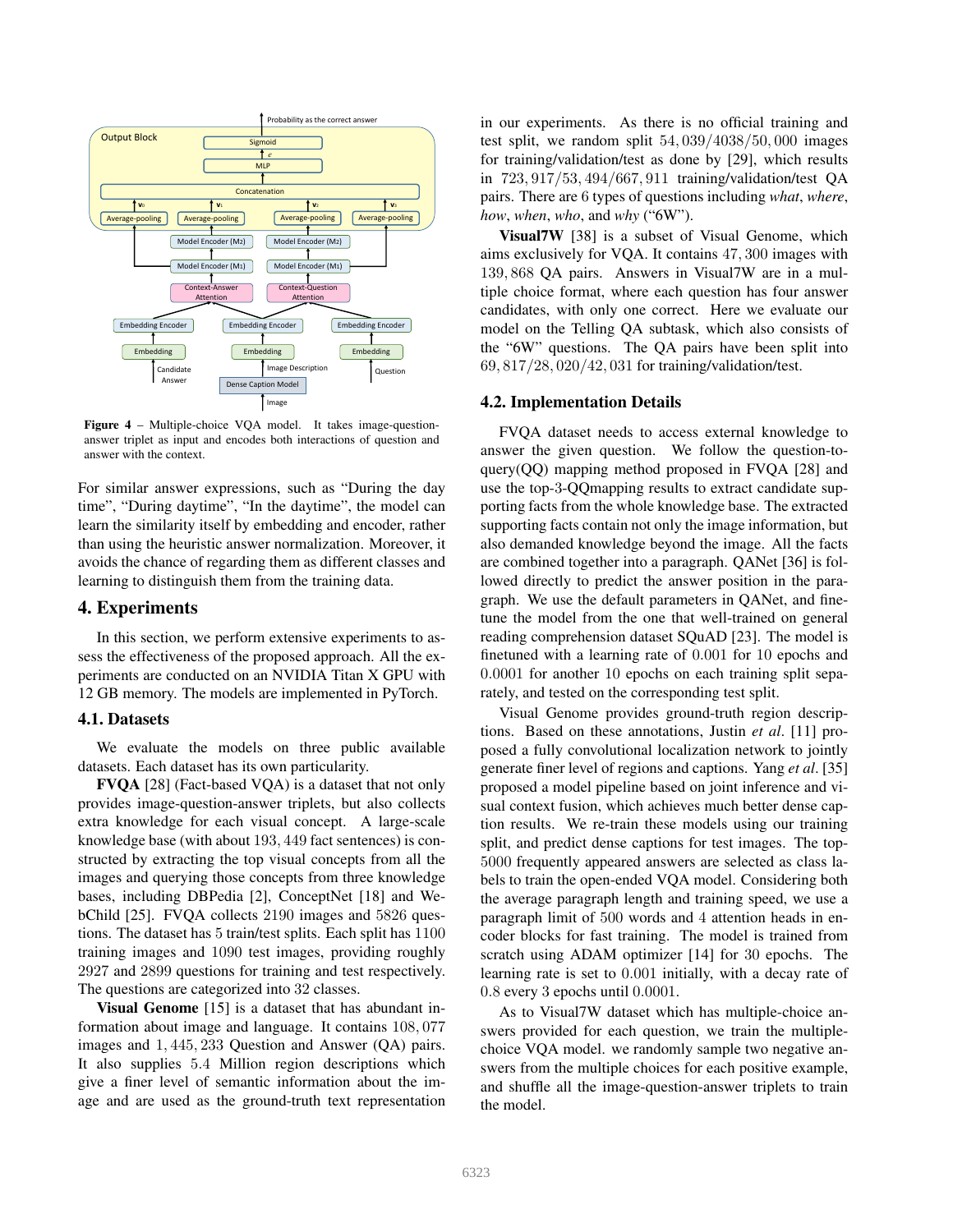| Method                        | Overall Accuracy (%) |         |  |
|-------------------------------|----------------------|---------|--|
|                               | $top-1$              | $top-3$ |  |
| <b>LSTM-Ouestion</b>          |                      |         |  |
| +Image+Pre-VQA [28]           | 24.98                | 40.40   |  |
| Hie-Ouestion                  |                      |         |  |
| +Image+Pre-VQA [28]           | 43.14                | 59.44   |  |
| FVQA (top-3-QQmaping) [28]    | 56.91                | 64.65   |  |
| FVOA (Ensemble) [28]          | 58.76                |         |  |
| Question+Visual Concepts [22] | 62.20                | 75.60   |  |
| <b>Ours-pretrained QANet</b>  | 55.14                | 63.34   |  |
| Ours-OANet-train-from-scratch | 47.87                | 54.24   |  |
| Ours-finetuned OANet          | 62.94                | 70.08   |  |

Table 1 – Experimental Results on FVQA. Our method with finetuned QANet achieves the highest top-1 accuracy.

#### 4.2.1 Results Analysis on FVQA

We use answer accuracy to evaluate the model, following [28]. The predicted answer is determined to be correct if the string matches the corresponding ground-truth answer. (All the answers have been normalized to eliminate the differences caused by singular-plurals, cases, punctuations, articles, *etc*.) The top-1 and top-3 accuracies are calculated for each evaluated methods. The averaged answer accuracy across 5 test splits is reported here as the overall accuracy.

Table 1 shows the overall accuracy of our method based on supporting facts retrieved by using the top-3- QQmapping results in [28]. Our method with finetuned QANet achieves the highest top-1 accuracy, which is 0.7% higher than the state-of-the-art result. It should be note that [22] has the top-3-QQmapping accuracy of 91.97%, which is 9% higher than what we used. The QQmapping results have a direct influence on retrieving the related supporting facts. With the same top-3-QQmapping results, our approach outperforms the method in [28] about  $6\%$  on top-1 and top-3 answer accuracies respectively, and even performs better than the ensemble method in [28]. As this work aims to propose an alternative approach to VQA problem by representing all the input information with natural language and solving VQA as reading comprehension, we leave the improvement of QQmapping as a future work.

In addition, we test the QANet model without finetuning on FVQA training data, *i.e*., the one trained only on general reading comprehension dataset SQuAD [23]. Experimental results show that the pre-trained QANet model is also feasible on FVQA dataset. The model gives even better results than the one trained from scratch solely on FVQA training data, because of the small amount of available data. This phenomenon illustrates that with our framework, we can draw on the experience of well-trained TQA models and make use of the large volumes of general text to improve the VQA performance.

In Figure 5, we show some cases of our method on FVQA data. Our method leaves the exact extraction of supporting fact to the context-question attention block in QANet, which is more reliable in comparison to the work of [28, 22]. Our method gives a wrong answer for the last question even if the text representation includes the answer. This may be caused by the similar expressions of "*sth.* belongs to the category of Food" in the paragraph, which confuse the model.

#### 4.2.2 Results Anslysis on Visual Genome QA (VGQA)

We use the top-1 answer accuracy to measure the performance on VGQA dataset, following [29] for fair comparison. All answers are normalized.

As presented in Table 3, our method achieves the best performance when using the ground-truth region descriptions. The overall accuracy is about 5% higher than that based on ground-truth facts used in [29]. When the predicted region descriptions are applied, our method still has higher accuracies on "5W" questions except "What", which demonstrates the effectiveness of our method. The superiority is even obvious for "Who" questions, which is almost 10% higher. Nevertheless, since "What" questions account for 60.5% of all questions, its performance has a larger effect on the overall accuracy. Answering "What" questions largely depends on the image description, as they mainly concern the states of objects. Using the dense caption model in [35] results in 1% higher overall accuracy than using the model in [11], because of the better dense caption results. As stated in [11], using the ground-truth region boxes produces the mAP (mean Average Precision) of 27.03%, while the model in [11] only generates mAP of 5.39% and the model in [35] obtains mAP of 9.31%. The great gap between the predicted and the ground-truth region descriptions causes the VQA performance degradation. We believe that as better image description methods become available, the results will improve further. Here we leave the improvement of generating more detailed and correct region descriptions as a future work.

An ablation experiment is also conducted to test the performance with different maximum paragraph length, using the ground-truth dense caption results from [15]. As shown in Table 2, the overall accuracy increases slightly with a longer paragraph, but the computation speed decreases a lot. Trading off between the performance and computational speed, we use the paragraph limits of 500 words.

| Maximum length<br># Words) | Overall<br>Accuracy<br>$(\%)$ | Inference<br>Time<br>$(\text{\# OA/sec})$ | Training<br>Time<br>$(\# QA/sec)$ |  |
|----------------------------|-------------------------------|-------------------------------------------|-----------------------------------|--|
| 250                        | 43.92                         | 159                                       | 49                                |  |
| 300                        | 44.35                         | 146                                       | 45                                |  |
| 500                        | 44.83                         | 90                                        | 29                                |  |
| 750                        | 44.89                         | 49                                        | 17                                |  |
| 1000                       | 45.01                         | 37                                        | 12                                |  |

Table 2 – The influence of maximum paragraph length on performance. Generally, a longer text description leads to a relatively higher accuracy. But the computation burden increases largely.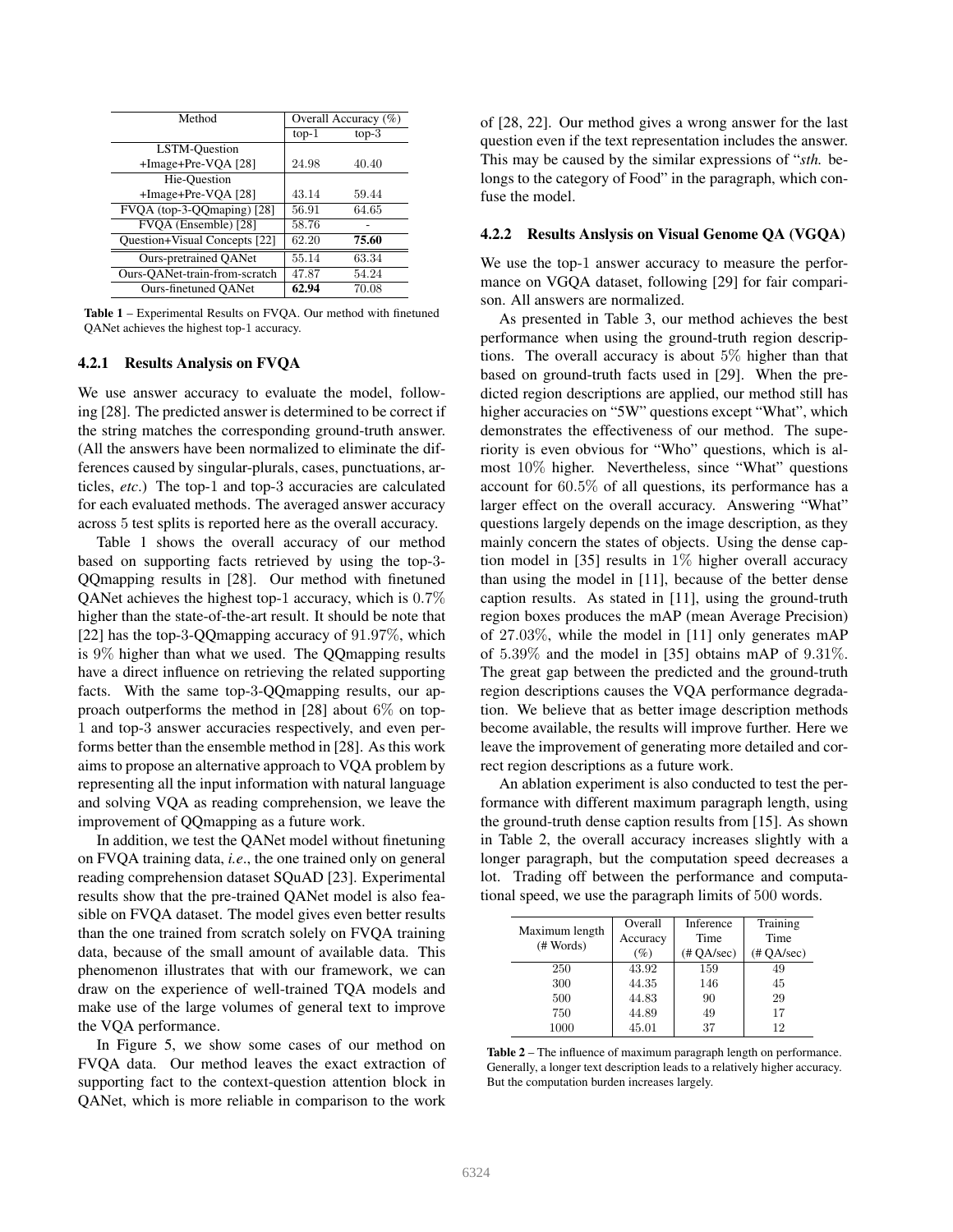| Image                          |                                                                                                                                                                                                                                                                                                                                                                                                                                                          |                                                                                                                                                                                                                                                                                                          |                                                                                                                                                                                                                                                                                             |                                                                                                                                                                                                                                                                                                                             |
|--------------------------------|----------------------------------------------------------------------------------------------------------------------------------------------------------------------------------------------------------------------------------------------------------------------------------------------------------------------------------------------------------------------------------------------------------------------------------------------------------|----------------------------------------------------------------------------------------------------------------------------------------------------------------------------------------------------------------------------------------------------------------------------------------------------------|---------------------------------------------------------------------------------------------------------------------------------------------------------------------------------------------------------------------------------------------------------------------------------------------|-----------------------------------------------------------------------------------------------------------------------------------------------------------------------------------------------------------------------------------------------------------------------------------------------------------------------------|
| Quest<br>Lion                  | Which object in this image is utilized to<br>chill food?                                                                                                                                                                                                                                                                                                                                                                                                 | What animal in the image can rest<br>standing up?                                                                                                                                                                                                                                                        | Which object in this image is<br>round?                                                                                                                                                                                                                                                     | What sort of food can you see in this<br>image?                                                                                                                                                                                                                                                                             |
| Corresponding paragraph        | A kitchen with a white refrigerator and a<br>white stove Brown wooden cabinets White<br>refrigerator with freezer. Refrigerator<br>belongs to the category of Food. A<br>refrigerator is used for chilling food. Oven<br>belongs to the category of Food preparation<br>appliances. Oven belongs to the category of<br>Food and drink preparation. An oven is a<br>device to heat Food. Stove belongs to the<br>category of Food preparation appliances. | A horse drawn carriage on a city<br>street. A man riding a horse drawn<br>carriage down a street. Horses can<br>rest standing up. Person is related<br>to animate being. Person is related<br>to standing. People is related to<br>animal. People can stand up for<br>themselves. Tree is related to up. | A man playing tennis. Tennis<br>racket in the mans hand A<br>man holding a tennis racquet<br>on a tennis court. A man<br>swinging a tennis racket at a<br>ball A tennis ball is round A<br>tennis ball is often yellow.<br>Tennis balls are spherical in<br>shape. Tennis balls are hollow. | A bunch of fruits and vegetables on a<br>table. A bunch of yellow bananas.<br>Red apples in a bowl. Fruits belongs<br>to the category of Food. Apple<br>belongs to the category of Food. Pear<br>belongs to the category of Foods.<br>Banana belongs to the category of<br>Food. Orange belongs to the<br>category of Food. |
| (pred)<br>Answ<br>$\mathbf{r}$ | Refrigerator                                                                                                                                                                                                                                                                                                                                                                                                                                             | <b>Horses</b>                                                                                                                                                                                                                                                                                            | Tennis ball                                                                                                                                                                                                                                                                                 | Banana                                                                                                                                                                                                                                                                                                                      |
| មិនី<br>ត្រូវ                  | Refrigerator                                                                                                                                                                                                                                                                                                                                                                                                                                             | <b>Horses</b>                                                                                                                                                                                                                                                                                            | Tennis ball                                                                                                                                                                                                                                                                                 | Fruits                                                                                                                                                                                                                                                                                                                      |

Figure 5 – Successful and failure cases of our method on FVQA dataset. Our method correctly predicts answers for questions in the first three columns, but fails for the last one. In addition, the reason to the answer is readable from the semantic-level text descriptions, compared to images.

| Method                    | Accuracy $(\% )$ |            |           |           |           |            |         |
|---------------------------|------------------|------------|-----------|-----------|-----------|------------|---------|
|                           | What             | Where      | When      | Who       | Why       | How        | Overall |
|                           | $(60.5\%)$       | $(17.0\%)$ | $(3.5\%)$ | $(5.5\%)$ | $(2.7\%)$ | $(10.9\%)$ |         |
| VGG+LSTM [1]              | 35.12            | 16.33      | 52.71     | 30.03     | 11.55     | 42.69      | 32.46   |
| HieCoAtt-VGG [19]         | 39.72            | 17.53      | 52.53     | 33.80     | 12.62     | 45.14      | 35.94   |
| VOA-Machine [29]          |                  |            |           |           |           |            |         |
| GtFact(Obj+Att+Rel)+VGG   | 44.28            | 18.87      | 52.06     | 38.87     | 12.93     | 46.08      | 39.30   |
| VOA-Machine [29]          |                  |            |           |           |           |            |         |
| PredFact(Obj+Att+Rel)+VGG | 40.34            | 17.80      | 52.12     | 34.98     | 12.78     | 45.37      | 36.44   |
| Ours-GtDescp              | 49.6             | 23.8       | 56.9      | 57.2      | 16.7      | 59.3       | 44.8    |
| Ours-PredDescp-by-[11]    | 36.4             | 17.9       | 56.5      | 48.6      | 14.7      | 45.1       | 33.7    |
| Ours-PredDescp-by-[35]    | 37.4             | 18.6       | 56.6      | 49.0      | 14.8      | 45.8       | 34.5    |

Table  $3$  – Experimental Results on VGQA based on the open-ended VQA model. The top-1 accuracies for different question types are also reported. Our method achieves higher accuracies on "5W" question types except "What". The percentage of each question type is shown in parentheses. "GtDescp" means using the human-labeled region descriptions which is refer to the "GtFact" used in [29]. "PredDescp" means applying the predicted dense caption results in our VQA model.

| Method                   | Accuracy $(\% )$ |            |           |            |           |            |         |
|--------------------------|------------------|------------|-----------|------------|-----------|------------|---------|
|                          | What             | Where      | When      | Who        | Why       | How        | Overall |
|                          | $(47.8\%)$       | $(16.5\%)$ | $(4.5\%)$ | $(10.0\%)$ | $(6.3\%)$ | $(14.9\%)$ |         |
| LSTM+CNN [1]             | 48.9             | 54.4       | 71.3      | 58.1       | 51.3      | 50.3       | 52.1    |
| Visual7W [38]            | 51.5             | 57.0       | 75.0      | 59.5       | 55.5      | 49.8       | 55.6    |
| <b>MCB</b> [8]           | 60.3             | 70.4       | 79.5      | 69.2       | 58.2      | 51.1       | 62.2    |
| <b>MLP</b> [10]          | 64.5             | 75.9       | 82.1      | 72.9       | 68.0      | 56.4       | 67.1    |
| <b>MAN</b> [21]          | 59.0             | 63.2       | 75.7      | 60.3       | 56.2      | 52.0       | 59.4    |
| KDMN-NoKG [17]           | 59.7             | 69.6       | 79.9      | 68.0       | 61.6      | 51.3       | 62.0    |
| Ours-GtDescp             | 70.5             | 74.5       | 77.0      | 80.3       | 63.8      | 55.7       | 69.8    |
| Ours-PredDescp-by $[11]$ | 58.4             | 64.9       | 75.1      | 70.2       | 56.3      | 50.8       | 60.2    |
| Ours-PredDescp-by $[35]$ | 59.7             | 66.2       | 75.1      | 70.8       | 58.0      | 51.5       | 61.2    |

Table 4 – Answer accuracies on Visual7W [38] Telling dataset using the multiple-choice VQA model. "GtDescp" means using the human-labeled region descriptions, while "PredDescp" means applying the predicted dense caption results.

#### 4.2.3 Results Analysis on Visual7W

We evaluate the multiple-choice VQA model on Visual7W dataset. The results are presented in Table 4. Our method achieves the best performance when applying the groundtruth region descriptions. It also performs well when we use the predicted dense captions from [35], compared with the results by recently proposed dynamic memory network based methods of [21] and [17] without extra information added. To be specific, our model shows better performance on "Who" questions and comparable accuracies on "What" and "How" questions. Because the region descrip-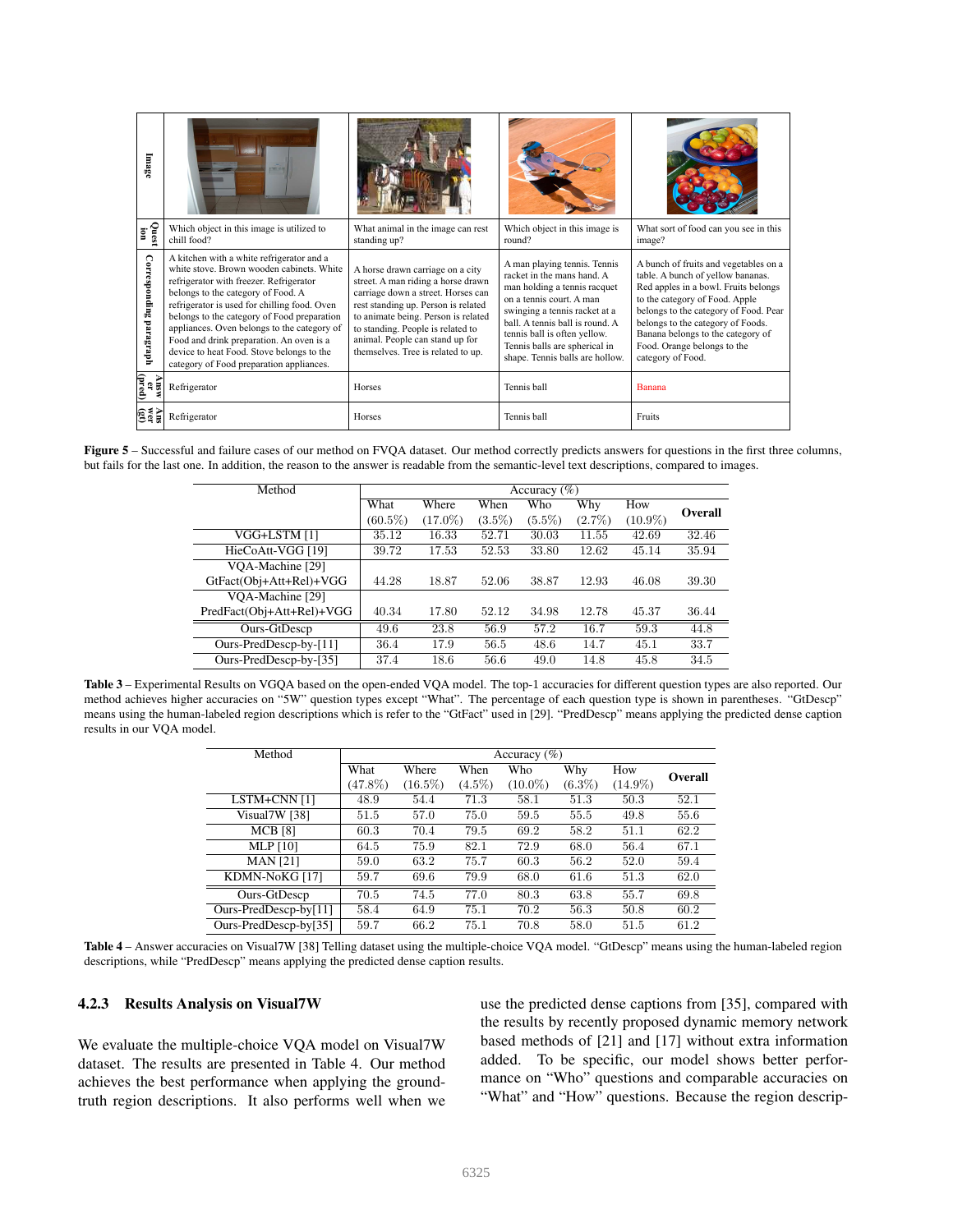| Small child in grass. Small child wearing yellow shirt. Green patch of grass, girl's capris are pink.<br>girl's shirt is yellow. lady bug on girl's shirt, black spots on lady bug, girl's hair is blonde, boy is<br>kicking soccer ball, boy's shorts are red, boy's shirt is red and white, soccer ball is white orange and<br>black, blonde girl soccer with ball, apple on the ground with green, hand with five fingers on it, red<br>shirt with white on the clock. green ball with soccer bakset, sun with bank and money coin. lady bug<br>shirt with yellow, boy hand weapon gun knife black. White and black ball. Small patch of green<br>grass. Yellow shirt with red and black design. Small child in the grass, a ball on the grass, a shadow<br>on the grass pink and blue pants a white ball, girl wearing shoes, a yellow shirt, a soccer ball. |                                                                                       |                                                |                                                                                                                            |                                                                                                                                                              |                                                                  |                                                                                           |                                                                                                               |
|------------------------------------------------------------------------------------------------------------------------------------------------------------------------------------------------------------------------------------------------------------------------------------------------------------------------------------------------------------------------------------------------------------------------------------------------------------------------------------------------------------------------------------------------------------------------------------------------------------------------------------------------------------------------------------------------------------------------------------------------------------------------------------------------------------------------------------------------------------------|---------------------------------------------------------------------------------------|------------------------------------------------|----------------------------------------------------------------------------------------------------------------------------|--------------------------------------------------------------------------------------------------------------------------------------------------------------|------------------------------------------------------------------|-------------------------------------------------------------------------------------------|---------------------------------------------------------------------------------------------------------------|
| <b>Questions</b>                                                                                                                                                                                                                                                                                                                                                                                                                                                                                                                                                                                                                                                                                                                                                                                                                                                 | What time<br>of day is it?                                                            | When will the children<br>leave the field?     |                                                                                                                            | Why are the children<br>running?                                                                                                                             | How many<br>children are there?                                  | Who is standing<br>in this photo?                                                         | Where is this<br>photo taken?                                                                                 |
| Multi-<br>choices<br>provided<br>and<br>probability<br>predicted                                                                                                                                                                                                                                                                                                                                                                                                                                                                                                                                                                                                                                                                                                                                                                                                 | Night time<br>(0.04)<br>Afternoon<br>(0.15)<br>Morning<br>(0.04)<br>Daytime<br>(0.96) | (0.45)<br>playing $(0.23)$<br>(0.10)<br>(0.08) | When the game is over<br>When they are done<br>When it is time to eat<br>When their parents get<br>ready to take them home | They are playing tag<br>(0.26)<br>They are exercising<br>(0.09)<br>They are having fun<br>together $(0.66)$<br>They are trying to<br>kick the balls $(0.18)$ | Three $(0.13)$<br>Four $(0.04)$<br>None $(0.18)$<br>Two $(0.63)$ | A woman $(0.28)$<br>A couple $(0.01)$<br>An old man<br>(0.01)<br>A girl and boy<br>(0.97) | At a park $(0.60)$<br>In a swimming<br>pool(0.01)<br>At the museum<br>(0.02)<br>On a grassy<br>field $(0.72)$ |
| Gt answer                                                                                                                                                                                                                                                                                                                                                                                                                                                                                                                                                                                                                                                                                                                                                                                                                                                        | Daytime                                                                               |                                                | When their parents get<br>ready to take them home                                                                          | They are trying to<br>kick the balls                                                                                                                         | Two                                                              | A girl and boy                                                                            | On a grassy<br>field                                                                                          |

Figure 6 – Qualitative results of our multiple-choice VQA model on Visual7W dataset. Given the image, the predicted dense caption result by [11] is presented in the blue box. We report the probability to each candidate answer choice in brackets. The predicted answer is the one with the largest probability for each question, which is shown in red color. The VQA model will attend the most related words by the context-question and context-answer attentions (as shown in the red words in the text paragraph), which helps the answer inferring.

tions contain abundant semantic information about the image. They are helpful to answer questions such as "What color", "What shape", "What is the man doing", "Who is doing ...". However, it performs poorly on "Why" and "When" questions even if we use the ground-truth region descriptions. We infer that is because the candidate answers for "Why" and "When" questions are generally longer than others, and are usually not included by the converted text description. In that case, it becomes difficult for the model to co-attention between question/answer and context. The encoded features of  $v_a$  and  $v_q$  are not strong correlated.

In addition, it should be note that the work in [10] reports the accuracies of 64.5% and 54.9% for "Why" and "How" questions even based solely on the inputs of question and answer, without image, which means their model can infer the correct answer without using image information. It seems the model overfits this dataset. It merely learns the biases from the dataset, which is not accepted from the point of solving VQA problem.

We present some qualitative results produced by our multiple-choice VQA method on different kinds of questions in Figure 6. The results illustrate that the VQA model performs well if the related information is contained by the text description. Even if the answer is not exactly expressed in the paragraph, the model can infer it according to some related words, and shows a kind of multi-hop reasoning ability. As proved by the "How many" and "Who" QA pairs in Figure 6, the predicted answers are based on two separate sentences from the paragraph. The "When" and "Why" questions are wrongly answered in this example, because they are totally not mentioned in the text description.

Furthermore, after converting to text which is full of semantic information, the reasoning process is readable from the context-question attention. Examples show that when the question asks about "color", all words about color in the context will be higher weighted by the context-question attention. The corrected answer can then be inferred by considering the focused object additionally.

## 5. Conclusion

In this work, we attempt to solve VQA from the viewpoint of machine reading comprehension. In contrast to explore the obscure information from image feature vector, we propose to explicitly represent image contents by natural language and convert VQA to textual question answering. With this transformation, we avoid the joint-embedding of multimodal features in a hidden space. Via conducting multimodal fusion in text domain, semantic information is preserved which is more valuable for VQA. With the adopted attention mechanism in text domain, the reasoning process is more interpretable. The framework can be easily extended to combine external knowledge as it appears in text generally. Moreover, we can exploit the large volume of text and NLP techniques to improve VQA performance.

Our experiments also show that if the context is too long, it becomes hard to infer the correct answer. Hence, how to generate correct and valid image description, and how to extract proper external knowledge are next work.

### Acknowledgements

This work was in part supported by the ARC Centre of Excellence for Robotic Vision. P. Wang's participation was in part supported by the National Natural Science Foundation of China (#61876152).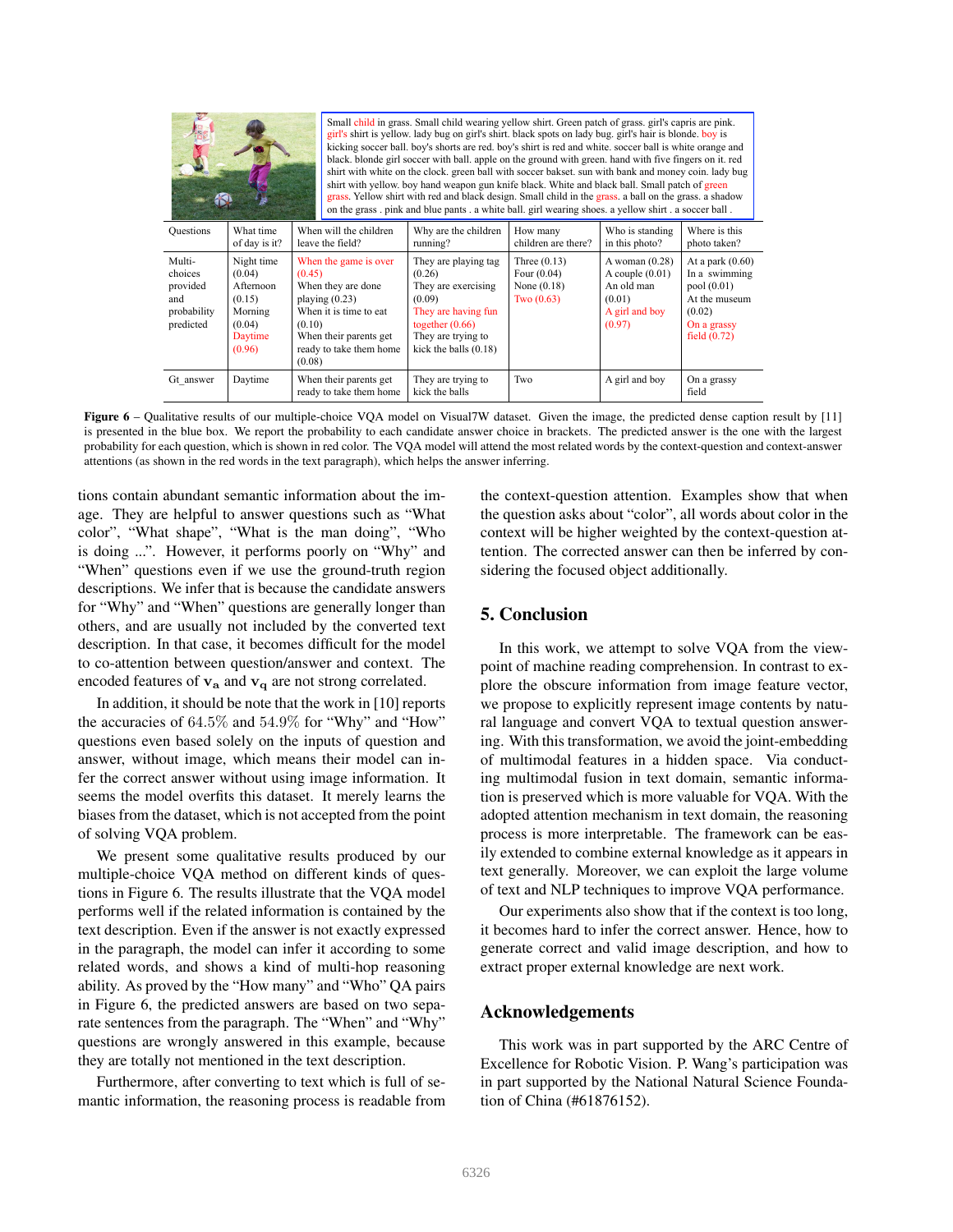## References

- [1] Stanislaw Antol, Aishwarya Agrawal, Jiasen Lu, Margaret Mitchell, Dhruv Batra, C. Lawrence Zitnick, and Devi Parikh. Vqa: Visual question answering. In *Proc. IEEE Int. Conf. Comp. Vis.*, 2015.
- [2] Sören Auer, Christian Bizer, Georgi Kobilarov, Jens Lehmann, Richard Cyganiak, and Zachary Ives. Dbpedia: A nucleus for a web of open data. In *The Semantic Web*, pages 722–735, 2007.
- [3] Jonathan Berant, Andrew Chou, Roy Frostig, and Percy Liang. Semantic parsing on freebase from question-answer pairs. In *Proc. Conf. Empirical Methods in Natural Language Processing*, 2013.
- [4] Antoine Bordes, Sumit Chopra, and Jason Weston. Question answering with subgraph embeddings. In *Proc. Conf. Empirical Methods in Natural Language Processing*, pages 615–620, 2014.
- [5] Antoine Bordes, Nicolas Usunier, Sumit Chopra, and Jason Weston. Large-scale simple question answering with memory networks. 2015.
- [6] Danqi Chen, Adam Fisch, Jason Weston, and Antoine Bordes. Reading wikipedia to answer open-domain questions. In *Proc. Conf. the Assoc. Comput. Linguistics*, pages 1870– 1879, 2017.
- [7] Jacob Devlin, Ming-Wei Chang, Kenton Lee, and Kristina Toutanova. BERT: Pre-training of deep bidirectional transformers for language understanding. *CoRR*, abs/1810.04805, 2018.
- [8] Akira Fukui, Dong Huk Park, Daylen Yang, Anna Rohrbach, Trevor Darrell, and Marcus Rohrbach. Multimodal compact bilinear pooling for visual question answering and visual grounding. In *Proc. Conf. Empirical Methods in Natural Language Processing*, 2016.
- [9] Haoyuan Gao, Junhua Mao, Jie Zhou, Zhiheng Huang, Lei Wang, and Wei Xu. Are you talking to a machine? dataset and methods for multilingual image question answering. In *Proc. Adv. Neural Inf. Process. Syst.*, pages 2296–2304, 2015.
- [10] Allan Jabri, Armand Joulin, and Laurens van der Maaten. Revisiting visual question answering baselines. In *Proc. Eur. Conf. Comp. Vis.*, 2016.
- [11] Justin Johnson, Andrej Karpathy, and Li Fei-Fei. Densecap: Fully convolutional localization networks for dense captioning. In *Proc. IEEE Conf. Comp. Vis. Patt. Recogn.*, 2016.
- [12] Jin-Hwa Kim, Sang-Woo Lee, Dong-Hyun Kwak, Min-Oh Heo, Jeonghee Kim, Jung-Woo Ha, and Byoung-Tak Zhang. Multimodal residual learning for visual qa. In *Proc. Adv. Neural Inf. Process. Syst.*, 2016.
- [13] Jin-Hwa Kim, Kyoung-Woon On, Woosang Lim, Jeonghee Kim, Jung-Woo Ha, and Byoung-Tak Zhang. Hadamard product for low-rank bilinear pooling. In *Proc. Int. Conf. Learn. Representations*.
- [14] Diederik Kingma and Jimmy Ba. Adam: A method for stochastic optimization. In *Proc. Int. Conf. Learn. Representations*, 2014.
- [15] Ranjay Krishna, Yuke Zhu, Oliver Groth, Justin Johnson, Kenji Hata, Joshua Kravitz, Stephanie Chen, Yannis Kalan-

tidis, Li-Jia Li, David A. Shamma, Michael S. Bernstein, and Li Fei-Fei. Visual genome: Connecting language and vision using crowdsourced dense image annotations. *Int. J. Comp. Vis.*, 123(1):32–73, 2017.

- [16] Ankit Kumar, Ozan Irsoy, Peter Ondruska, Mohit Iyyer, James Bradbury, Ishaan Gulrajani, Victor Zhong, Romain Paulus, and Richard Socher. Ask me anything: Dynamic memory networks for natural language processing. In *Proc. Int. Conf. Mach. Learn.*, pages 1378–1387, 2015.
- [17] Guohao Li, Hang Su, and Wenwu Zhu. Incorporating external knowledge to answer open-domain visual questions with dynamic memory networks. In *Proc. IEEE Conf. Comp. Vis. Patt. Recogn.*, 2018.
- [18] H. Liu and P. Singh. Conceptnet a practical commonsense reasoning tool-kit. *BT Technology Journal*, 22(4):211–226, 2004.
- [19] Jiasen Lu, Jianwei Yang, Dhruv Batra, and Devi Parikh. hierarchical question-image co-attention for visual question answering.
- [20] Jiasen Lu, Jianwei Yang, Dhruv Batra, and Devi Parikh. Hierarchical question-image co-attention for visual question answering. In *Proc. Adv. Neural Inf. Process. Syst.*, pages 289–297, 2016.
- [21] Chao Ma, Chunhua Shen, Anthony Dick, Qi Wu, Peng Wang, Anton van den Hengel, and Ian Reid. Visual question answering with memory augmented networks. In *Proc. IEEE Conf. Comp. Vis. Patt. Recogn.*, 2018.
- [22] Medhini Narasimhan and Alexander G. Schwing. Straight to the facts: Learning knowledge base retrieval for factual visual question answering. In *Proc. Eur. Conf. Comp. Vis.*, 2018.
- [23] Pranav Rajpurkar, Jian Zhang, Konstantin Lopyrev, and Percy Liang. Squad: 100, 000+ questions for machine comprehension of text. In *Proc. Conf. Empirical Methods in Natural Language Processing*, 2016.
- [24] Kevin J. Shih, Saurabh Singh, and Derek Hoiem. Where to look: Focus regions for visual question answering. In *Proc. IEEE Conf. Comp. Vis. Patt. Recogn.*, 2016.
- [25] Niket Tandon, Gerard de Melo, and Gerhard Weikum. Acquiring comparative commonsense knowledge from the web. In *Proc. National Conf. Artificial Intell.*, 2014.
- [26] Damien Teney, Qi Wu, and Anton van den Hengel. Visual question answering: A tutorial. *IEEE Signal Process. Magaz.*, 34(6):63 – 75, 2017.
- [27] Peng Wang, Qi Wu, Chunhua Shen, Anthony Dick, and Anton van den Hengel. Explicit knowledge-based reasoning for visual question answering. In *Proc. Int. Joint Conf. Artificial Intell.*, 2017.
- [28] Peng Wang, Qi Wu, Chunhua Shen, Anthony Dick, and Anton van den Hengel. FVQA: Fact-based visual question answering. *IEEE Trans. Pattern Anal. Mach. Intell.*, pages 1–1, 2017.
- [29] Peng Wang, Qi Wu, Chunhua Shen, and Anton van den Hengel. The vqa-machine: learning how to use existing vision algorithms to answer new questions. In *Proc. IEEE Conf. Comp. Vis. Patt. Recogn.*, 2017.